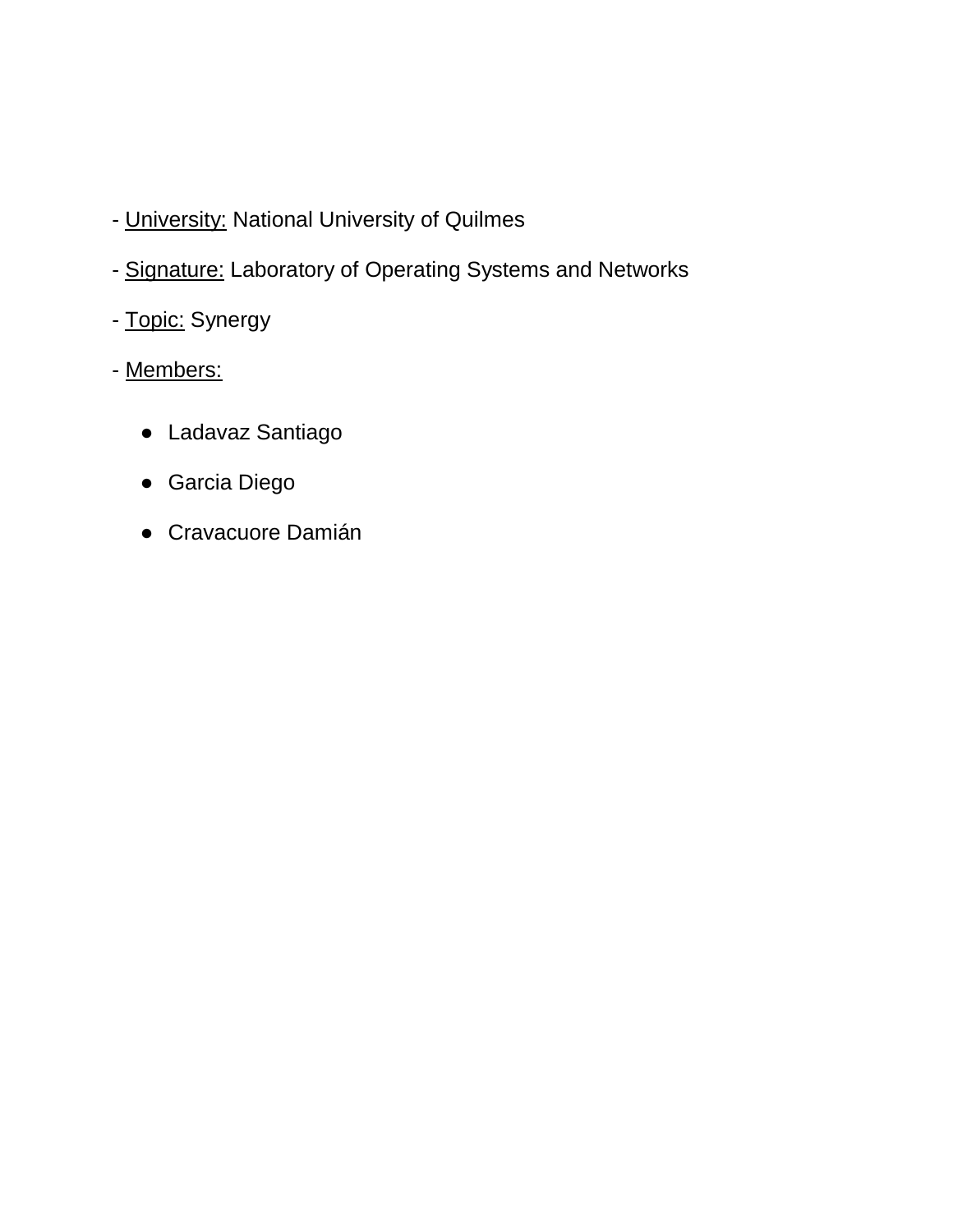#### **Index:**

- 1 About
	- 1.1 What is Synergy?
	- 1.2 Requirements
- 2 Installation
- 3 Configuration for Linux
	- 3.1 Open port
	- 3.2 Config file
		- 3.2.1 Config Example
		- 3.2.2 Why to use a text based config?
	- 3.3 Starting Server / Client
		- 3.3.1 Start Linux Server
		- 3.3.2 Start Linux Client
- 4 Configuration for Windows
	- 4.1 Configure and Start Windows Server
	- 4.2 Configure and Start Windows Client
- 5 Linux / Windows
	- 5.1 Windows Server with Linux Client
	- 5.2 Linux Server with Windows Client
- 6 Synergy via OpenSSH
	- $6.1 -$  Linux
		- 6.1.1 Configuring the Server
		- 6.1.2 Configuring Clients
		- 6.2 Windows
			- 6.2.1 Configuring the Server
			- 6.2.2 Configuring Clients
- 7 Common Troubleshooting
	- 7.1 Same hostname
		- 7.1.1 Linux
		- 7.1.2 Windows
	- 7.2 Unknown screen name "XXX"
	- 7.3 Cannot open primary screen Error
	- 7.4 Non-common troubleshooting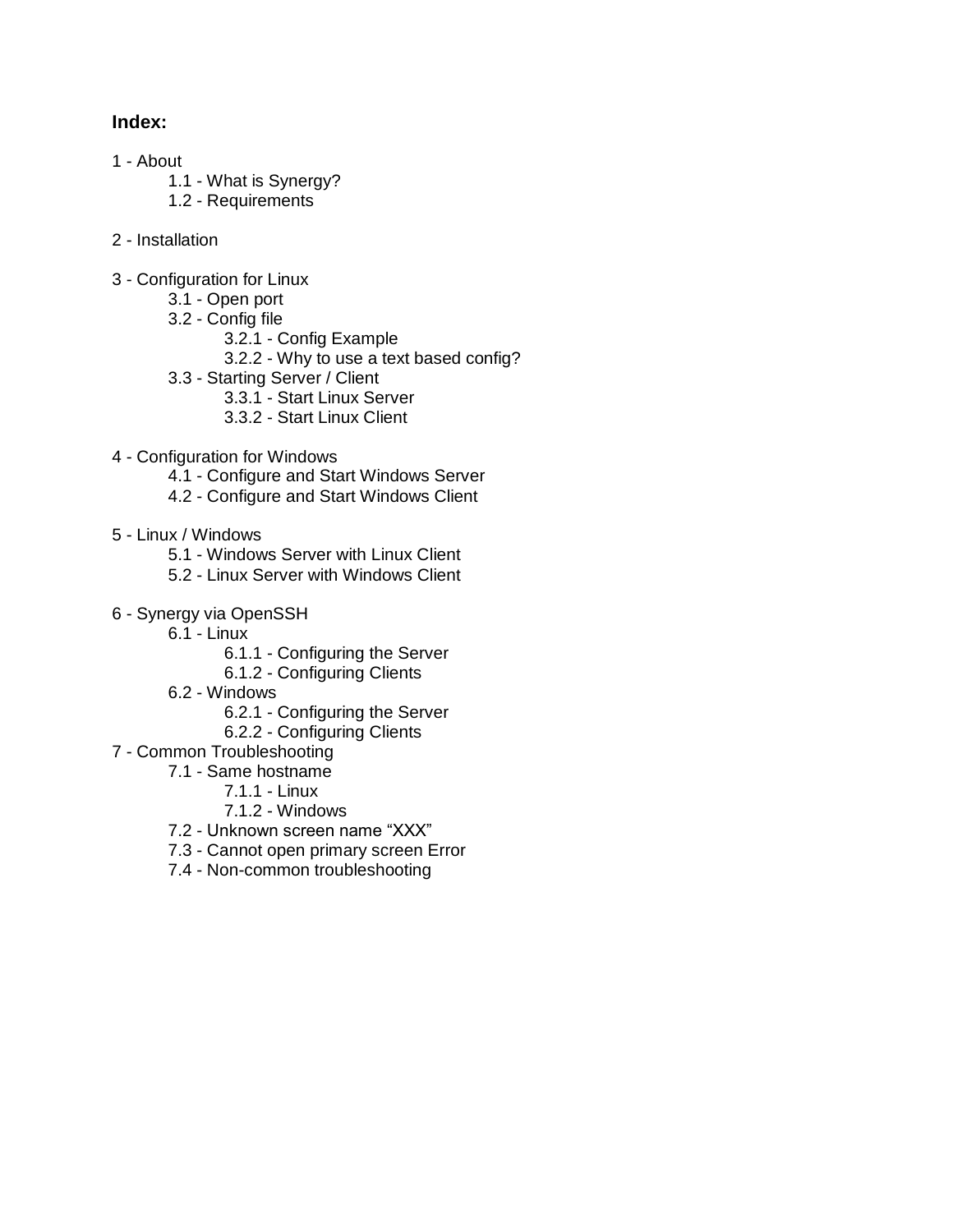# 1 - ABOUT

# 1.1 - What is Synergy?

Synergy lets you easily share your mouse and keyboard between multiple computers on your desk, and it's Free and Open Source. Just move your mouse off the edge of one computer's screen on to another. You can even share all of your clipboards. All you need is a network connection. Synergy is cross-platform (works on Windows, Mac OS X and Linux).



No keyboard or mouse

Keyboard and mouse is shared

No keyboard or mouse

# 1.2 - Requirements:

#### OS supported:

- \* Windows XP SP3
- \* Windows Vista SP1
- \* Windows 7
- \* Ubuntu 10.04
- \* Mac OS 10.5 Leopard
- \* Mac OS 10.6 Snow-Leopard
- \* Mac OS 10.7 Lion
- \* Mac OS 10.7 Mountain Lion

Partially supported: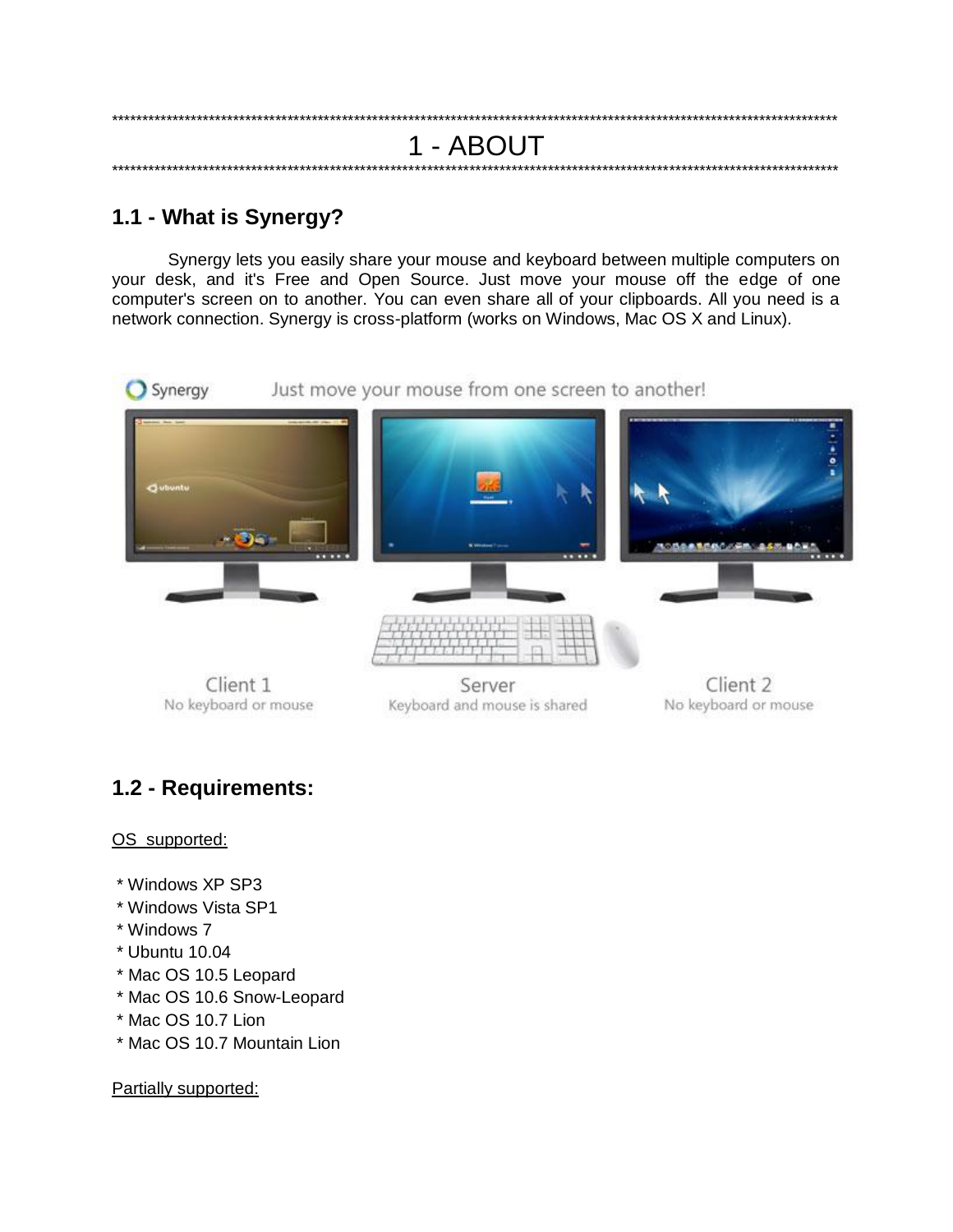- \* Windows 2003 Server
- \* openSUSE
- \* Fedora
- \* Ubuntu 11 and above

### Non supported:

- \* Mac OS 10.4 Tiger and below
- \* Windows NT family and below (e.g. 2000, etc)
- \* Windows 95 family and below (e.g. 98/ME)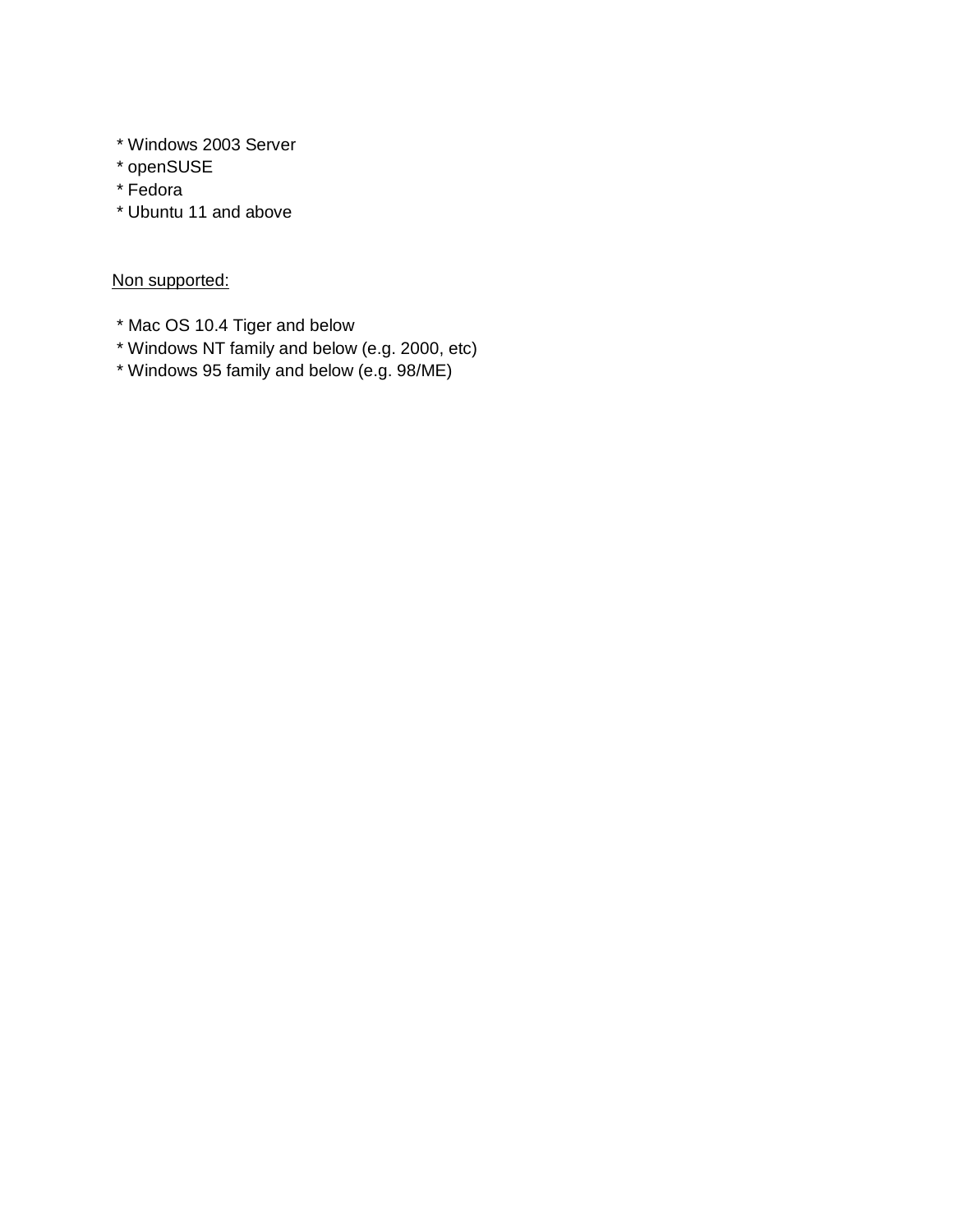#### 2 - INSTALLATION

\*\*\*\*\*\*\*\*\*\*\*\*\*\*\*\*\*\*\*\*\*\*\*\*\*\*\*\*\*\*\*\*\*\*\*\*\*\*

Download Link: http://synergy-foss.org/es/download/ and follow installer steps.

or

**Download from repository (Linux):** 

# apt-get install synergy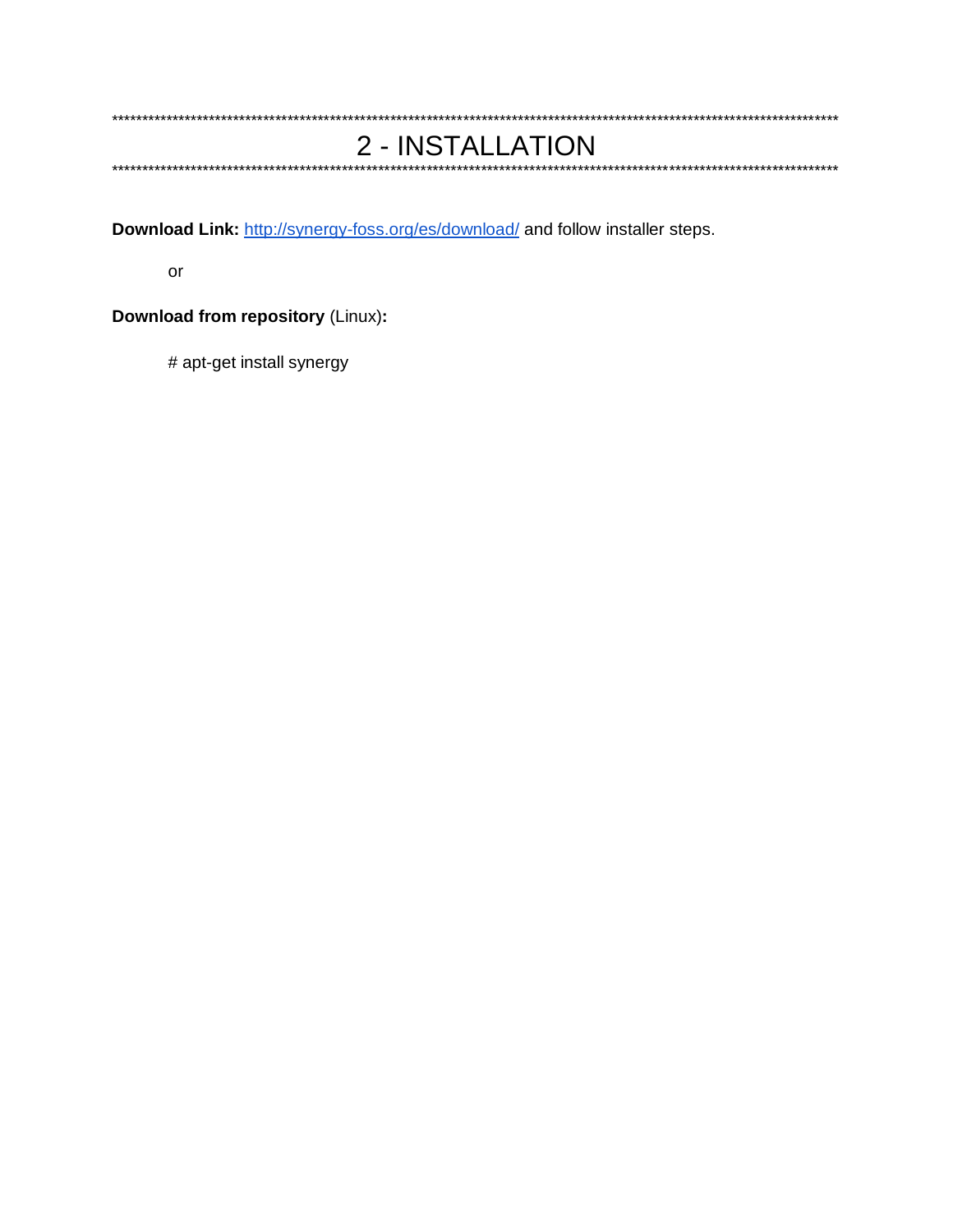#### **3 - CONFIGURATION FOR LINUX** \*\*\*\*\*\*\*\*\*\*\*\*\*\*\*\*\*\*\*\*\*\*\*\*\*

# 3.1 - Open port:

The first step is to configure synergy to open port 24800 (default port of Synergy):

# iptables -A INPUT -p tcp --dport 24800 -j ACCEPT

This makes,

 $-A$  $=$  Append a new rule to a chain

 $=$  Specifies a protocol -p

--dport = Indicates the destination port

= Determines the action Fİ.

# 3.2 - Config file:

Now with port open, proceed to configure synergy:

```
Create file synergy.conf at /etc/
       --path: /etc/synergy.conf
section: screens
       serverHostname:
       client1Hostname:
       client2Hostname:
end
section: aliases
       serverHostname:
              ipServer
       client1Hostname:
              ipClient1
       client2Hostname:
              ipClient2
end
section: links
       serverHostname:
              right = client2Hostname
              left = client1Hostnameclient1Hostname:
              right = serverHostnameclient2Hostname:
              left = serverHostnameend
```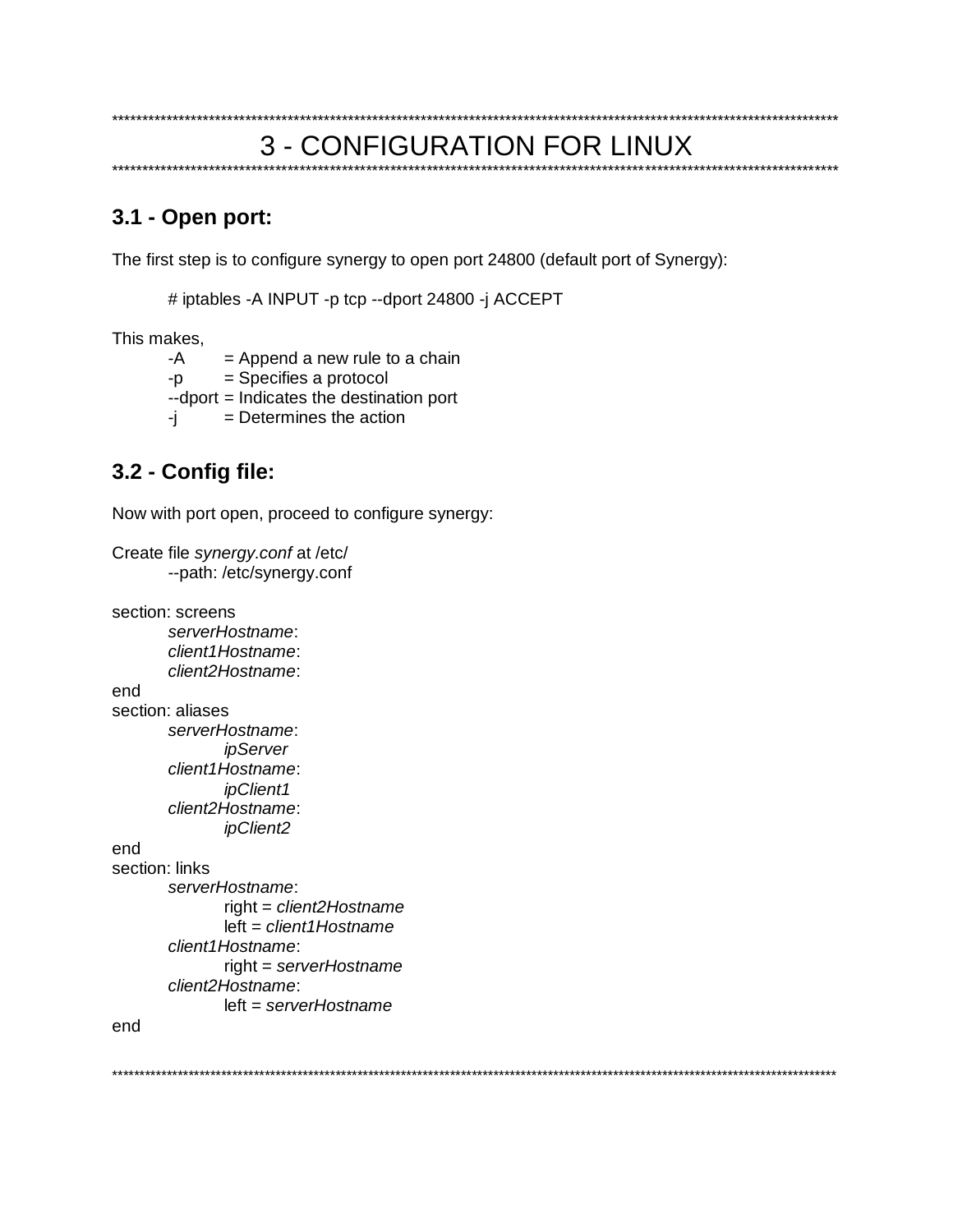#### **3.2.1 - Config example:**

//Order: Left ----> Right<br>//Hostname: PC1 (server) ----> PC2 (client)  $//$ Hostname:  $PC1$  (server) [---->](http://synergy-foss.org/wiki/IOS_Client) //IP: 10.9.0.1 ----> 10.9.0.2 [section: scr](http://synergy-foss.org/wiki/IOS_Client)eens PC1: PC2: end section: aliases PC1: 10.9.0.1  $PC2$  10.9.0.2 end section: links PC1:  $right = PC2$ PC<sub>2</sub>:  $left = PC1$ end

```
****************************************************************************************************
```
#### **3.2.2 - Why to use a text based config?**

The first reason is that you don't really have a choice. If you aren't using a gui that you have to use a text-based config file.

In second place it gives you more control. The GUI cannot create advanced configuration such as non-reciprocal connections. An example of a non-reciprocal connection would be that if you go right from screen A you get to screen B, but if you then go left from screen B you get to screen C rather than back to screen A as you would in a reciprocal connection.

Other considerations:

You can use a version control system It's easier to share configs with people You can have multiple config files (like if you use a laptop in multiple places)

# **3.3 - Starting Server / Client**

#### **3.3.1 - Start Linux Server**

\$ synergys

--If I want to see if have successfully load config, and some more info: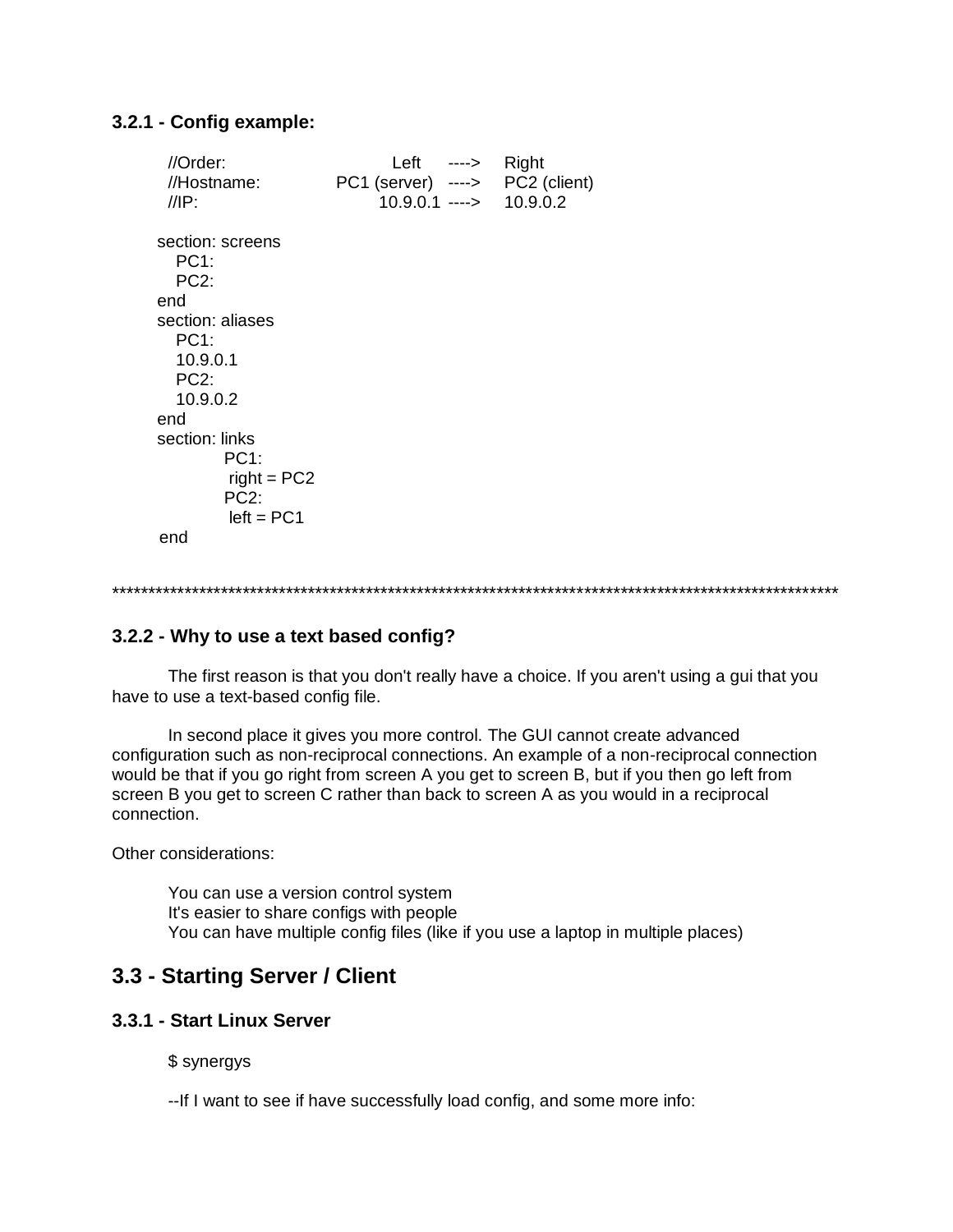\$ synergys -d DEBUG

# **3.3.2 - Start Linux Client**

\$ synergyc -f *server'sIP*

- --If I want to see its behavior: \$ synergyc -f *server'sIP* -d DEBUG
- --If I use a different port than default one (24800): \$ synergyc -f *server'sIP* **:** *port*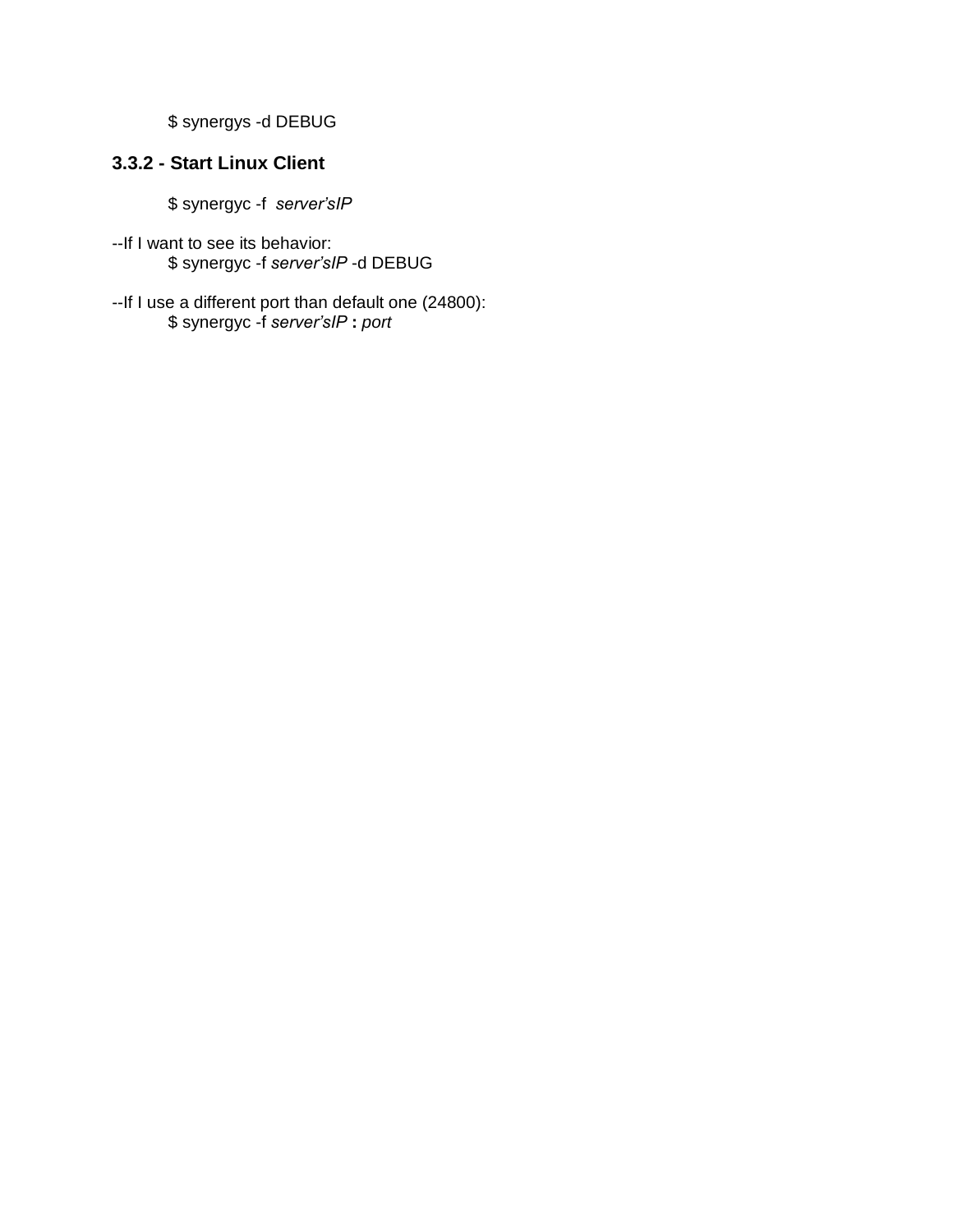# 4 - CONFIGURATION FOR WINDOWS

#### 4.1 - Configure and Start Windows Server

"Share this computer's keyboard and mouse (server)" "Screens & Links" press "Configure.." "Screens:" press "+" on Screen Name: put 'hostname' on Aliases the IP of that computer (Options as you wish) and "Ok".

Just like that we add each computer involved.

"Links:" press (example with two computers, PC1 & PC2) ...% of the right PC1 goes to % of PC2 (appears computers that have been added to Screens) Then "+"

> $...$ % of the right PC2 goes to % of PC1 Then  $4 + 7$

Note: If we only put one Link on Links section, we can only go through the other computer, but not go back.

Once all links done, press "Ok"

Once settings finished, press "Start"

#### 4.2. - Configure and Start Windows Client

"Use another computer's shared keyboard and mouse (client)" Other Computer's Host Name: -- here put Server's IP Address And "Start"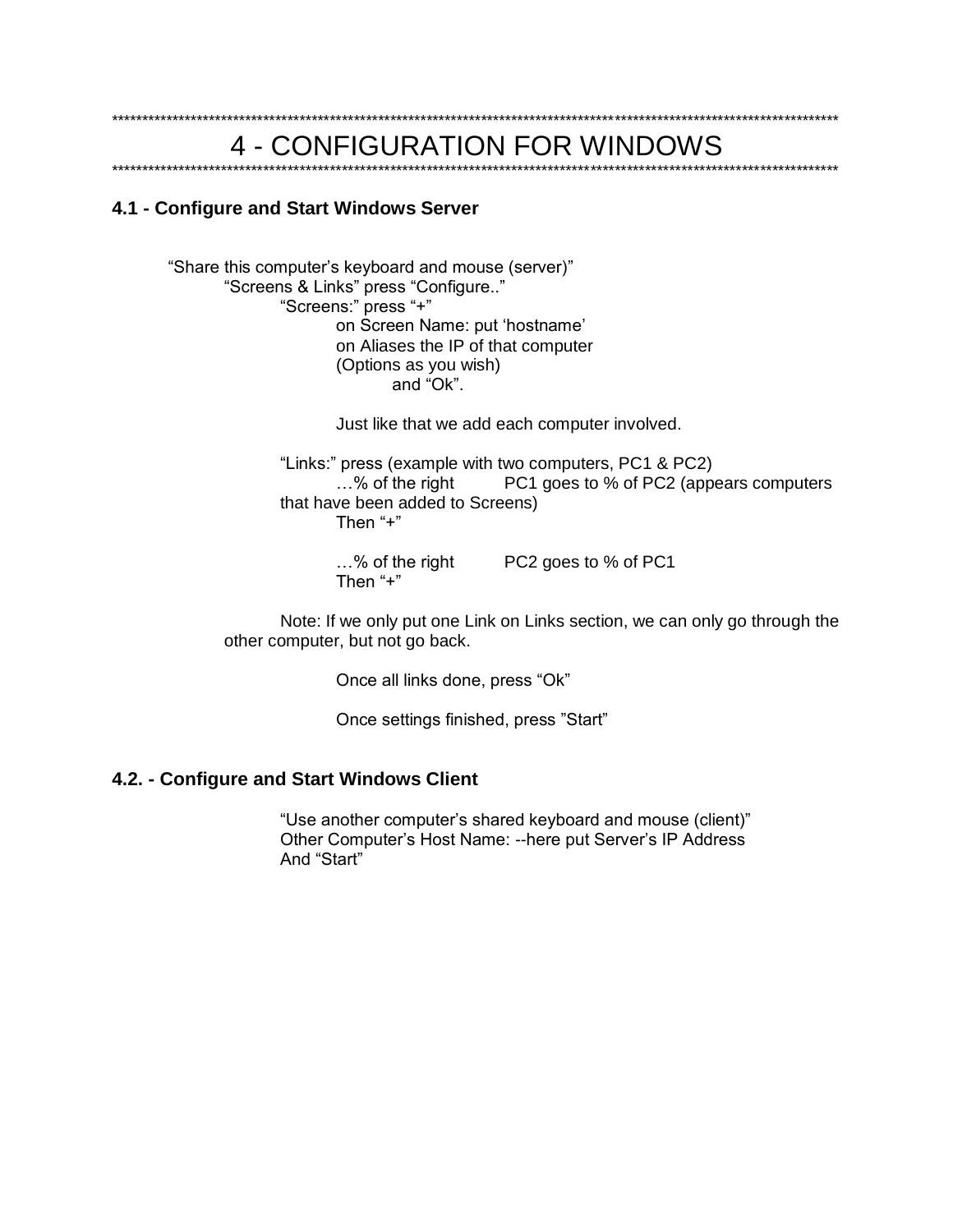#### 5 - LINUX / WINDOWS

# 5.1 - Windows Server with Linux Client

-Windows Server (Section 4.1) -Linux Client (Section 3.3.2)

If rise up the error "Cannot open primary screen: unable to open screen" (Section 7.3)

# 5.2 - Linux Server with Windows Client

-Linux Server (Section 3.3.1)

-Windows Client(Section 4.2)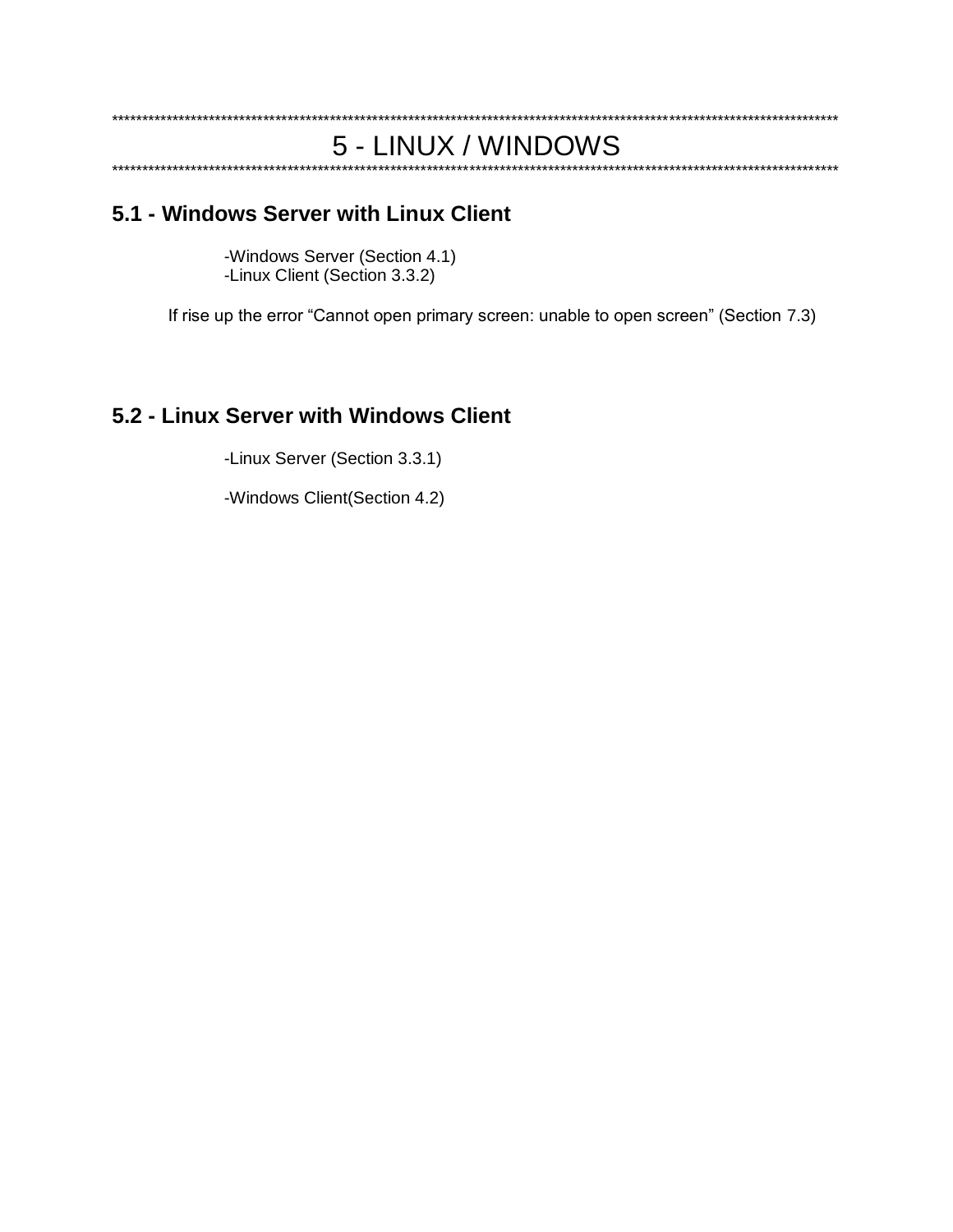| 6 - Synergy via Open SSH |
|--------------------------|
|                          |
|                          |
|                          |
| $6.1 - LINUX$            |
|                          |

#### 6.1.1 - Configuring the Server

Install the OpenSSH server on the same computer as the synergy server. Configure the OpenSSH server as usual (synergy doesn't demand any special options in OpenSSH) and start it. Start the synergy server as usual; the synergy server requires no special options to work with OpenSSH.

#### 6.1.2 - Configuring Clients

Install the OpenSSH client on each synergy client computer. Then, on each client, start the OpenSSH client using port forwarding:

# ssh -f -N -L localhost:24800:server-hostname:24800 server-hostname

Or, if that does not work, try:

# ssh user@server-hostname -1 28400 localhost 28400 -N

The server-hostname is the name or address of the computer with the OpenSSH and synergy servers. The 24800 is the default network port used by synergy; if you use a different port then replace both instances of 24800 with the port number that you use. Finally, start the synergy client normally except use localhost as the server host name. For example:

\$ synergyc -f localhost

Synergy will then run normally except all communication is passed through OpenSSH which decrypts/encrypts it on behalf of synergy.

6.2 - WINDOWS

#### 6.2.1 - Configuring the Server

Configure as regular steps; (Section 3.2)

#### 6.2.2 - Configuring Clients

Only if we can't connect directly as usual steps (Section 3.2), we might need to use some program to open a tunnel.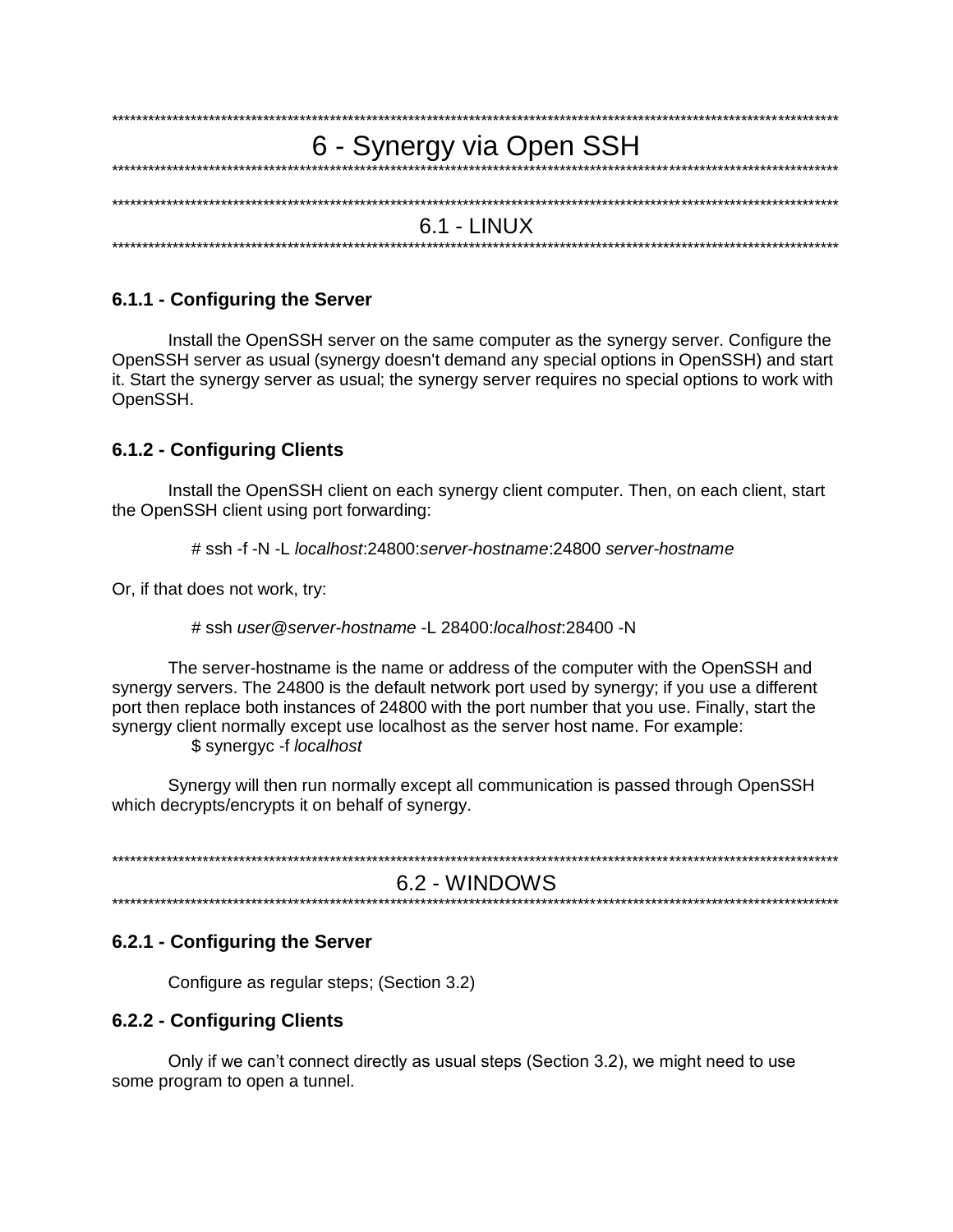Here a small guide to use putty:

You can download it from: [http://w](http://www.putty.org/)w[w.p](http://www.putty.org/)utt[y.o](http://www.putty.org/)r[g/](http://www.putty.org/)

Steps to activate the tunnel connection with the port of the machine with the ssh server running.

-Connection -SSH

-Tunnels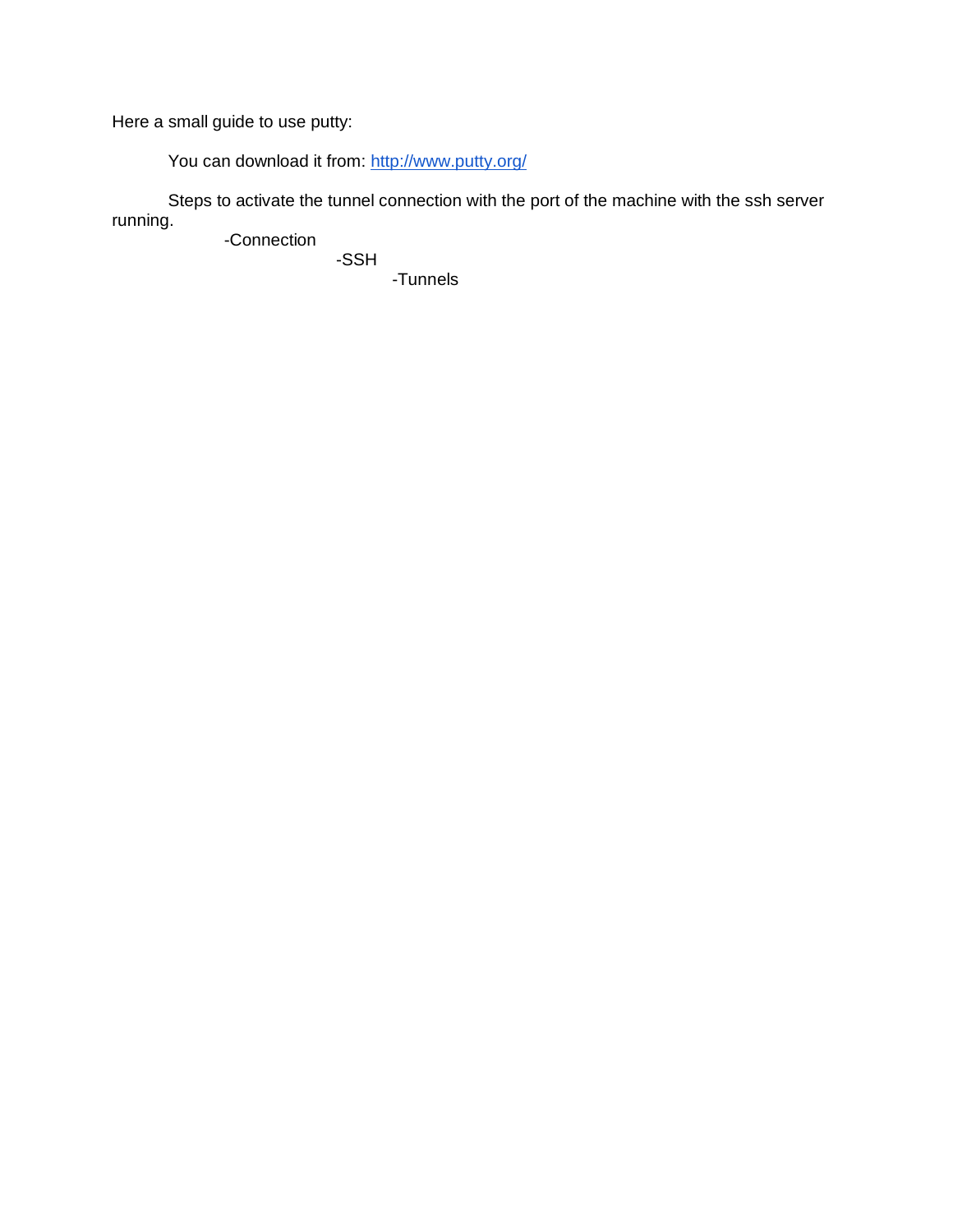# 7.1 - Same hostname

If some of the computer you want to connect between Synergy has the same name, the program won't be sure which computer must access. To resolve this problem, we must change some computer hostname.

#### $711 \overline{1}$  inux

In console:

hostname name pc

, then edit the file:

/etc/hostname

and edit the file:

/etc/hosts

, ensuring that 127.0.0.1 reference your pc: 127.0.0.1 localhost 127.0.1.1 name pc

#### $7.1.2 - Windows$

From properties in "My Computer": -Tab 'Computer Name', 'Change ..' -Change computer name, Accept.

# 7.2 - Unknown screen name "XXX"

If the configuration was read successfully and you get this error then it means that the server's screen is not in the configuration. All screens must be listed in the configuration.

A common reason for this is when you haven't used the system's hostname as its screen name. By default, synergy uses the hostname as the screen name. If you used a different screen name in the configuration then you must tell synergy what that name is. Let's say the hostname is tpi-labo but the configuration defines a screen named tpi. Then you must tell the server that its screen name is tpi by using the --name tpi command line option or setting the screen name in the advanced options dialog to tpi.

Another common reason for this is a mismatch between what you think the hostname is and what synergy thinks it is. Typically this is a problem with fully qualified domain names (FQDN). Perhaps you think your system is named tpi but synergy thinks it's tpi.whatever.com or tpi.local. You can use either solution above to fix this.